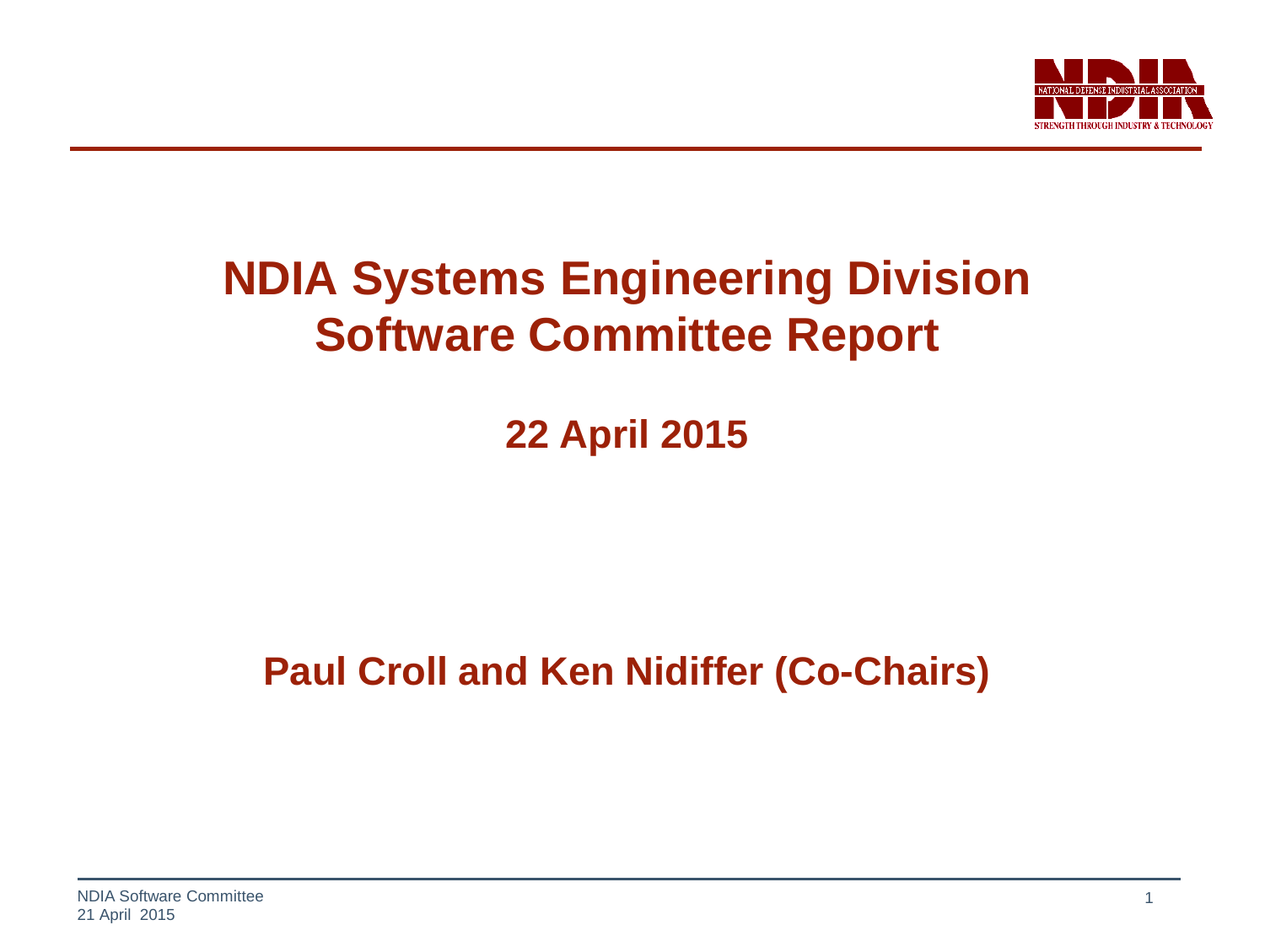### **Overview**



- **Background**
- **Actions Since Last SED Committee Meeting**
- **Next Steps**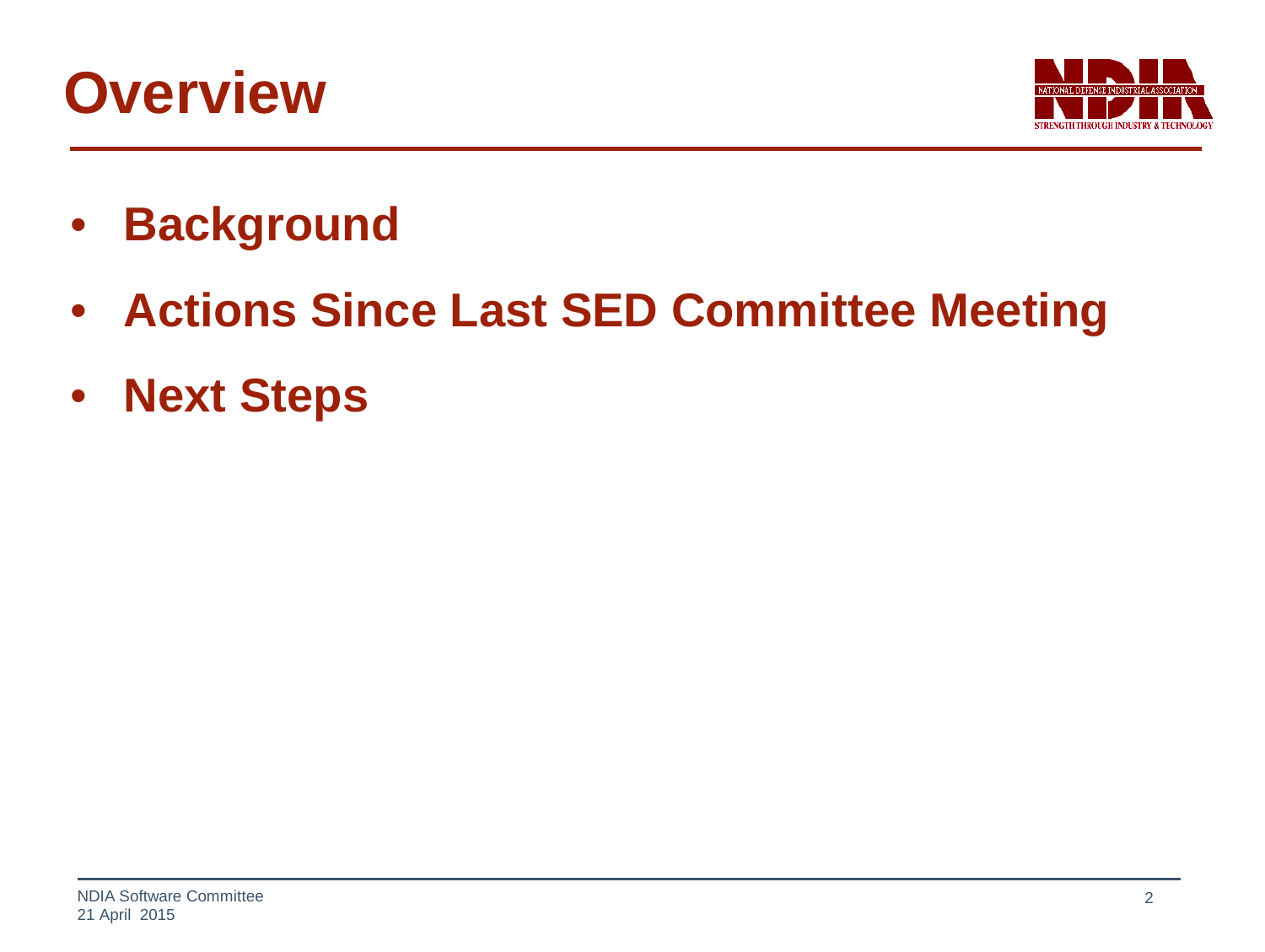# **Background**



- **Tom Hurt, DASD/SE requested the NDIA SED Software Committee to provide an industry perspective regarding opportunities for "DASD(SE) to improve the practice of software engineering"**
- **The Committee held several virtual meetings and identified eleven areas for consideration**
- **These areas were then ranked in terms of Payoff and Ease of Implementation**
- **Detailed recommendations were developed for seven opportunities for improvement**
- **Committee members included:**
	- Paul Croll, PR Croll LLC (Chair); JoAn Ferguson, General Dynamics; Gary Hafen, Lockheed Martin (retired); Cheryl McIntyre, Lockheed Martin; Cynthia Molin, Raytheon; Ken Nidiffer (Co-Chair), SEI; Shawn Rahmani, Boeing; Rick Selby, Northrop Grumman; Tim Walden, Lockheed Martin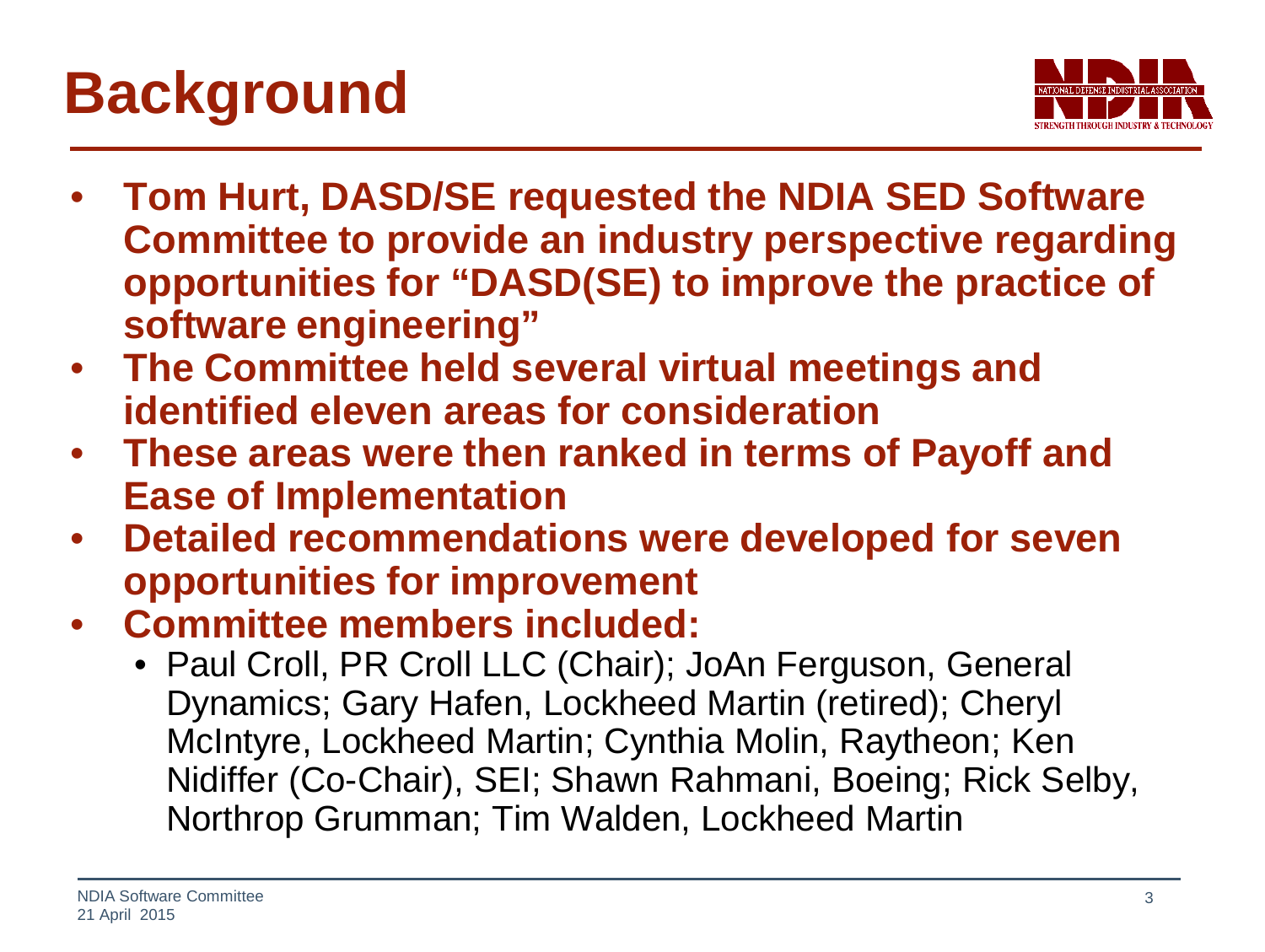### **Background: Recommendations for Software Initiatives**





DRAFT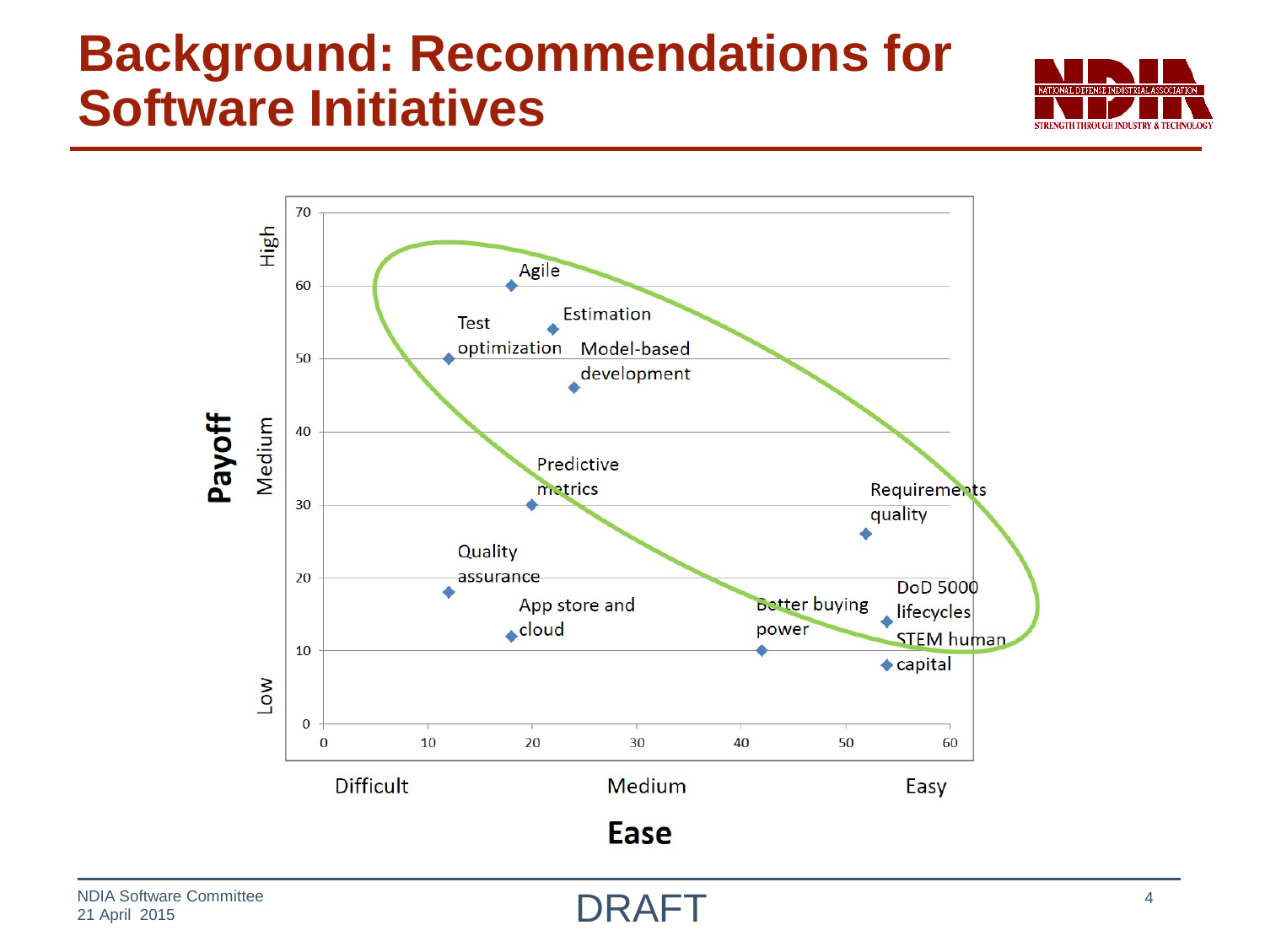#### **Background: Recommendations for Software Initiatives**



- 1. Agile/Incremental Software Development
- 2. Improved Software Estimation and Integration with EVM and Technical Metrics
- 3. Test Optimization
- 4. Model Based System Development
- 5. Requirements Quality (Systems and Software)
- 6. DoD 5000 Lifecycles: Incorporation of High-Impact Software Enabling Technologies
- 7. Software Assurance in Acquisition, Development, and Sustainment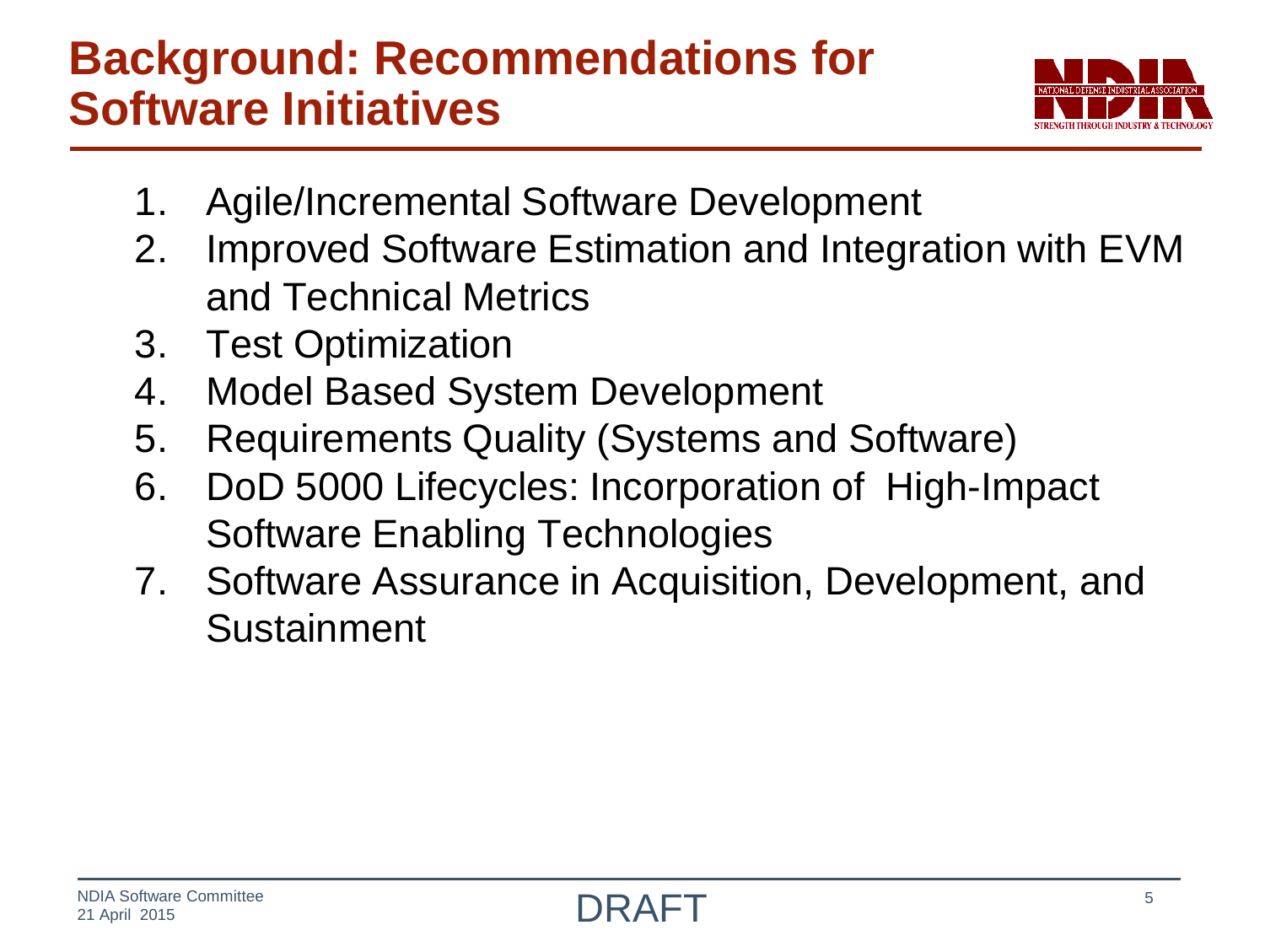#### **Background: Recommendations for Software Initiatives**



- **Background [How did we get here?, Where are we now?]**
- **Desired State: [Where would we like to be?]**
- **Path to Closure [ How to get there?]**
- **Metric [How do we know we have arrived?]**
- **Potential Contribution: [What can OSD/DASD(SE) accomplish to make a difference?]**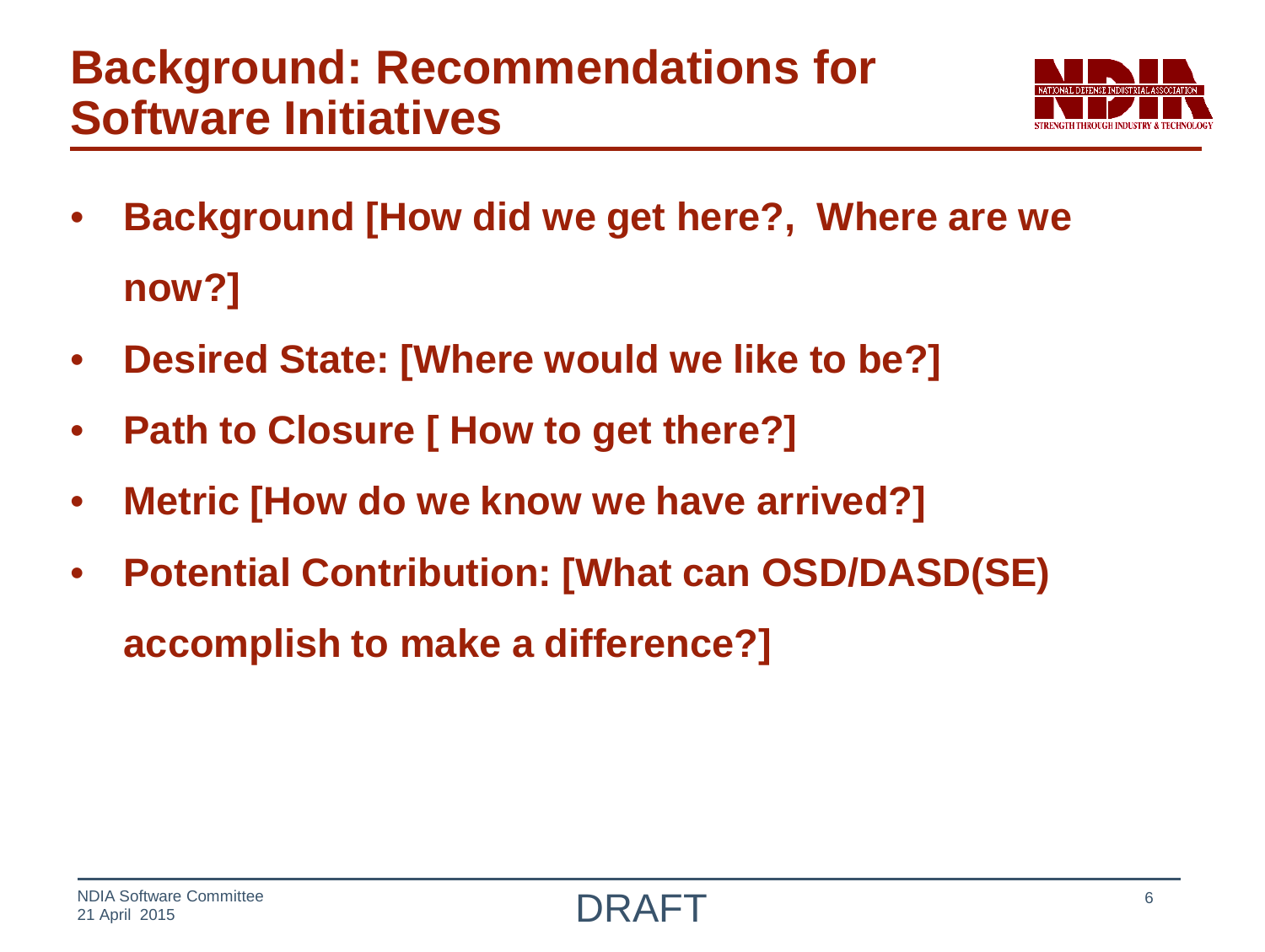

- **Discussed results with Tom Hurt**
- **Worked with Rob Gold/Tom Hurt to establish meeting**
- **Briefed draft slides to DASD/SE – 20 April 2015**
	- Kristen Baldwin
	- Rob Gold
	- Tom Hurt
	- Jim Thompson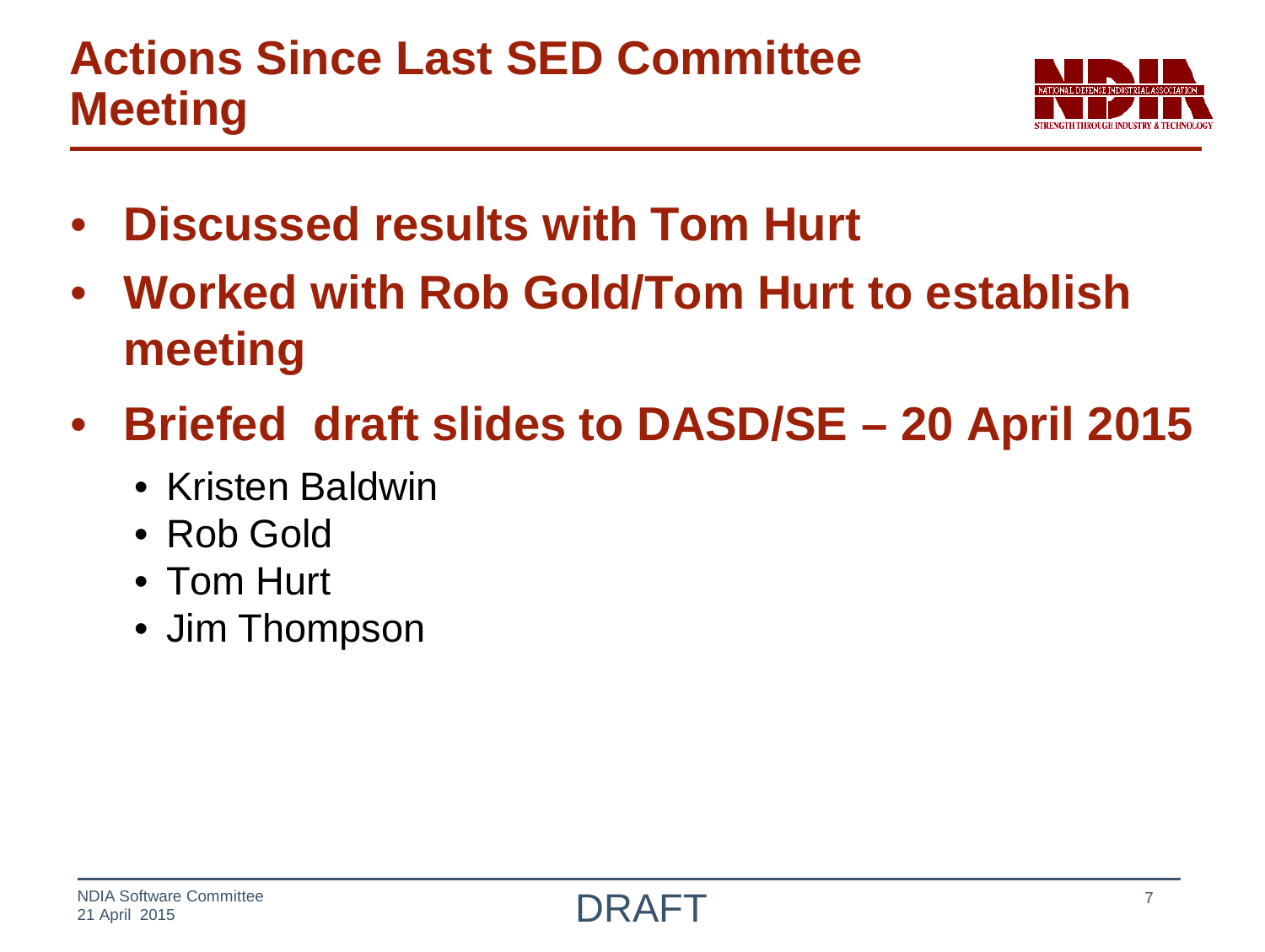

- **Incorporate comments and produce final package**
- **Formal transmission of package by the NDIA to DASD/SE**
- **Follow-up meetings with Tom Hurt and Jim Thompson**
- **Based on DASD/SE priorities, jointly identify tasks in which the Software Committee and the NDIA Systems Engineering Division can play a continuing role**
	- Development of guidance (e.g. extensions to the DAG, model RFP language, handbooks)
	- Workshops/Summits bringing together key industry and Government stakeholders to address best practices, roadblocks to success, and lessons learned
	- Studies to validate high-impact enabling software technologies